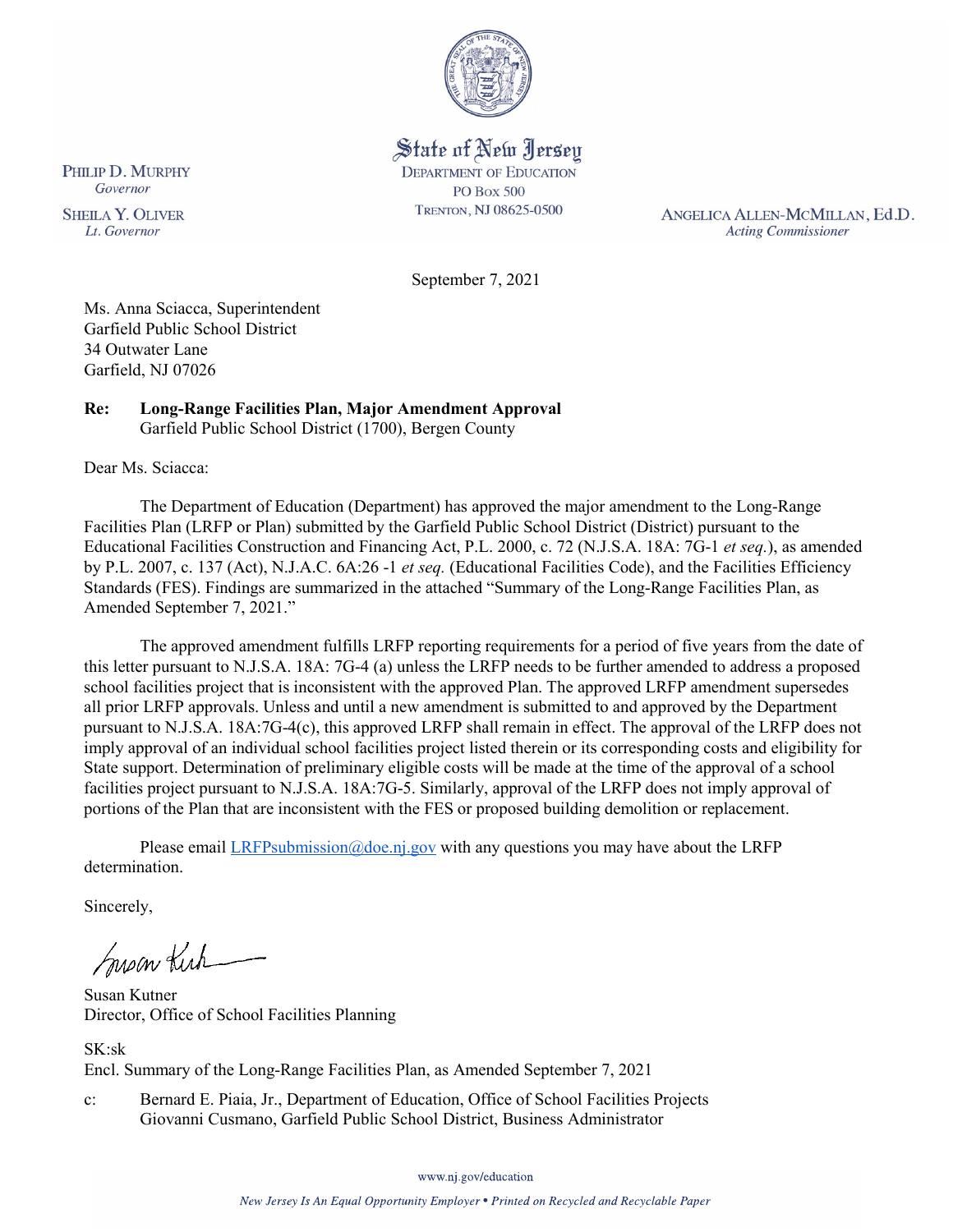# **Garfield Public School District (1700) Summary of the Long-Range Facilities Plan, as Amended September 7, 2021**

The Department of Education (Department) has completed its review of the major amendment to the Long-Range Facilities Plan (LRFP or Plan) submitted by the Garfield Public School District (District) pursuant to the Educational Facilities Construction and Financing Act, P.L. 2000, c. 72 (N.J.S.A. 18A: 7G-1 *et seq.*), as amended by P.L. 2007, c. 137 (Act), N.J.A.C. 6A:26-1 et seq. (Educational Facilities Code), and the Facilities Efficiency Standards (FES).

The following provides a summary of the District's approved amended LRFP. The summary is based on the standards set forth in the Act, the Educational Facilities Code, the FES, District-reported information in the Department's LRFP reporting system, and supporting documentation. The referenced reports in *italic* text are standard reports available on the Department's LRFP website.

#### **1. Inventory Overview**

The District is classified as a SDA District for funding purposes. It provides services for students in grades PK-12.

The District identified existing and proposed schools, sites, buildings, rooms, and site amenities in its LRFP. Table 1 lists the number of existing and proposed district schools, sites, and buildings. Detailed information can be found in the *School Asset Inventory Report* and the *Site Asset Inventory Report.*

**As directed by the Department, school facilities projects that have received initial approval by the Department and have been approved by the voters, if applicable, are represented as "existing" in the LRFP.** Approved projects that include new construction and/or the reconfiguration/reassignment of existing program space are as follows: n/a.

| Category                                     | <b>Existing</b> | <b>Proposed</b> |
|----------------------------------------------|-----------------|-----------------|
| Number of Schools (assigned DOE school code) |                 |                 |
| Number of School Buildings <sup>1</sup>      |                 |                 |
| Number of Non-School Buildings <sup>2</sup>  |                 |                 |
| Number of Vacant Buildings                   |                 |                 |
| Number of Sites                              |                 |                 |

#### **Table 1: Number of Schools, School Buildings, and Sites**

Based on the existing facilities inventory submitted by the District:

- Schools using leased buildings (short or long-term): Preschool 3 at Headstart (302), Preschool Annex (086)
- Schools using temporary classroom units (TCUs), excluding TCUs supporting construction: Columbus #8 (060), Jefferson #9 (300), Lincoln #6 (080), Irving #4 (120), Wilson #5 (130)
- Vacant/unassigned school buildings:  $n/a$

 $\overline{a}$ 

<span id="page-1-1"></span><span id="page-1-0"></span>*<sup>1</sup>* Includes district-owned buildings and long-term leases serving students in district-operated programs

<sup>&</sup>lt;sup>2</sup> Includes occupied district-owned buildings not associated with a school, such as administrative buildings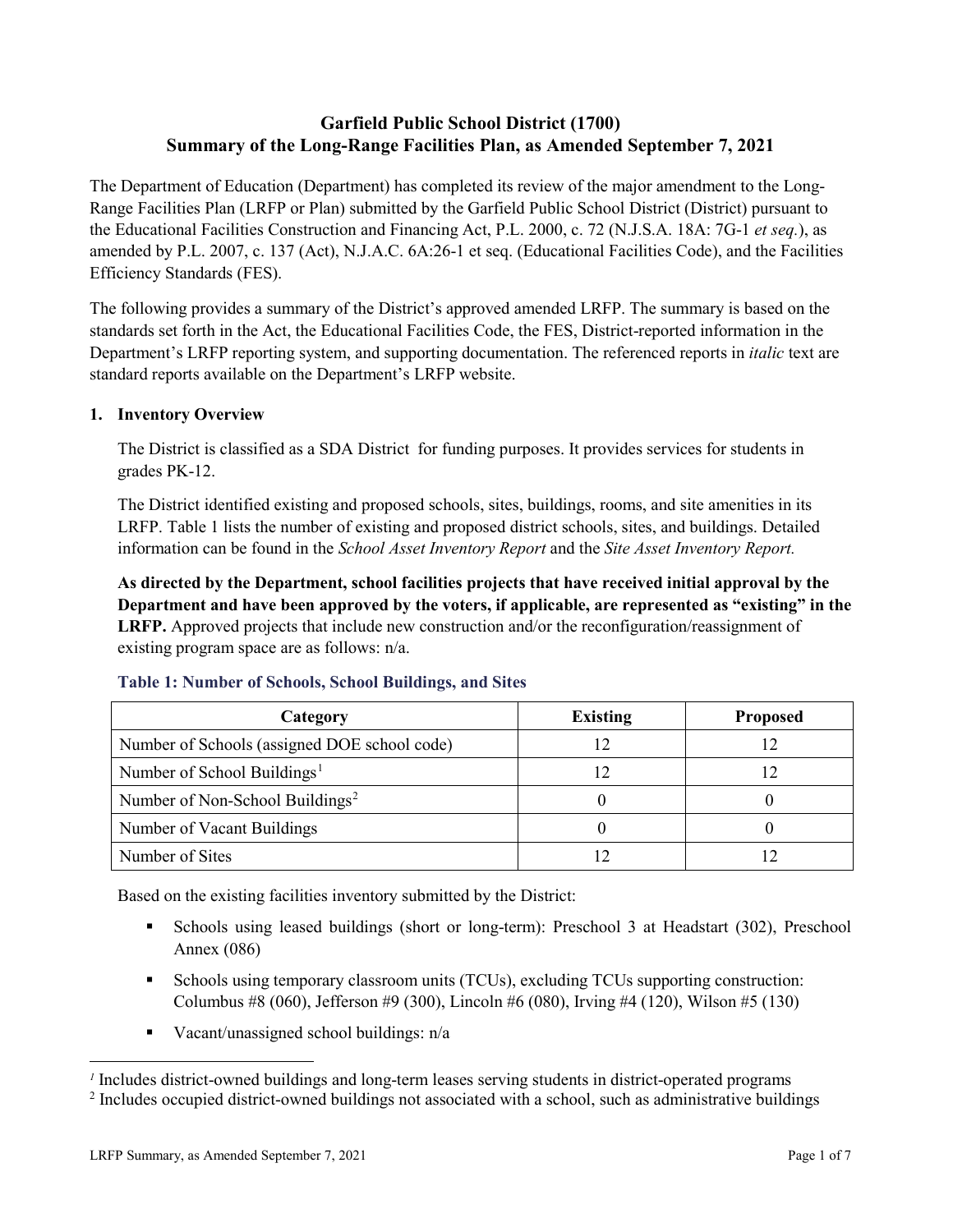Findings:

The Department has determined that the proposed inventory is adequate for approval of the District's LRFP amendment. However, the LRFP determination does not imply approval of an individual school facilities project listed within the LRFP; the District must submit individual project applications for project approval.

## **2. District Enrollments**

The District determined the number of students, or "proposed enrollments," to be accommodated for LRFP planning purposes on a district-wide basis and in each school.

The Department minimally requires the submission of a standard cohort-survival projection using historic enrollment data from the Application for School State Aid (ASSA) or NJ Smart. The cohort-survival method projection method forecasts future students based upon the survival of the existing student population as it moves from grade to grade. A survival ratio of less than 1.00 indicates a loss of students, while a survival ratio of more than 1.00 indicates the class size is increasing. For example, if a survival ratio tracking first to second grade is computed to be 1.05, the grade size is increasing by 5% from one year to the next. The cohort-survival projection methodology works well for communities with stable demographic conditions. Atypical events impacting housing or enrollments, such as an economic downturn that halts new housing construction or the opening of a charter or private school, typically makes a cohort-survival projection less reliable.

## **Proposed enrollments are based on a standard cohort-survival enrollment projection.**

Adequate supporting documentation was submitted to the Department to justify the proposed enrollments. Table 2 provides a comparison of existing and projected enrollments. All totals include special education students.

|                              | <b>Existing Enrollments</b> | <b>District Proposed Enrollments</b> |
|------------------------------|-----------------------------|--------------------------------------|
| <b>Grades</b>                | 2020-21                     | 2025-26                              |
| PK (excl. private providers) | 500                         | 820                                  |
| Grades K to 5                | 2,015                       | 1,876                                |
| Grades 6 to 8                | 988                         | 817                                  |
| Grades 9 to 12               | 1,160                       | 1,072                                |
| <b>Totals PK to 12</b>       | 4,663                       | 4,585                                |

# **Table 2: Enrollments**

Findings:

The Department has determined the District's proposed enrollments to be acceptable for approval of the District's LRFP amendment. The Department will require a current enrollment projection at the time an application for a school facilities project is submitted incorporating the District's most recent enrollments in order to verify that the LRFP's planned capacity is appropriate for the updated enrollments.

# **3. District Practices Capacity**

Based on information provided in the room inventories, District Practices Capacity was calculated for each school building to determine whether adequate capacity is proposed for the projected enrollments based on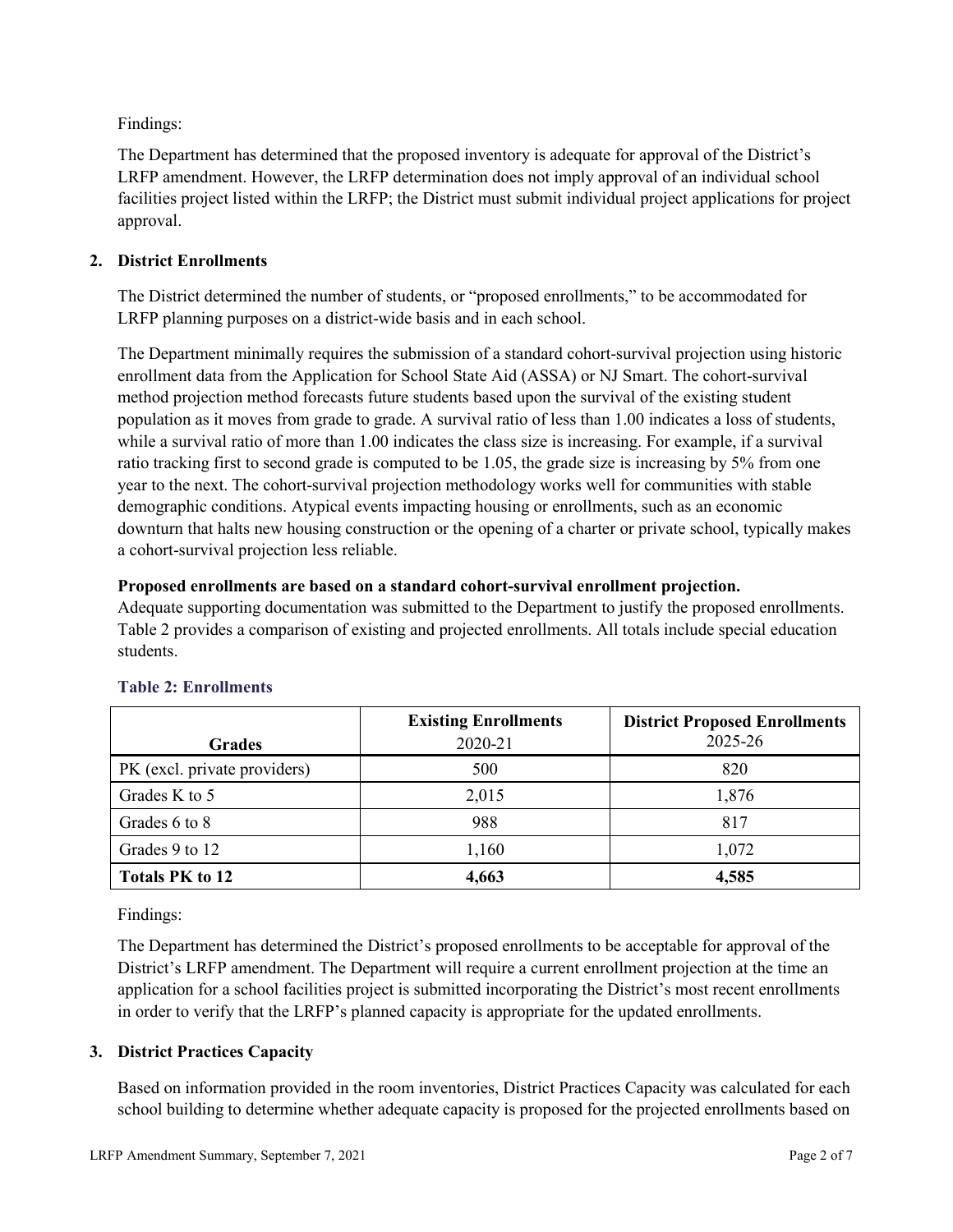district scheduling and class size practices. The capacity totals assume instructional buildings can be fully utilized regardless of school sending areas, transportation, and other operational issues. The calculations only consider district-owned buildings and long-term leases; short term leases and temporary buildings are excluded. **A capacity utilization factor of 90% for classrooms serving grades K-8 and 85% for classrooms serving grades 9-12 is applied in accordance with the FES.** No capacity utilization factor is applied to preschool classrooms.

In certain cases, districts may achieve adequate District Practices Capacity to accommodate enrollments but provide inadequate square feet per student in accordance with the FES, resulting in educational adequacy issues and "Unhoused Students." Unhoused students are considered in the "Functional Capacity" calculations used to determine potential State support for school facilities projects and are analyzed in Section 4.

Table 3 provides a summary of proposed enrollments and existing and proposed District-wide capacities. Detailed information can be found in the LRFP website reports titled *FES and District Practices Capacity Report, Existing Rooms Inventory Report, and Proposed Rooms Inventory Report.*

| <b>Grades</b>              | <b>Proposed</b><br><b>Enrollments</b> | <b>Existing</b><br><b>District</b><br><b>Practices</b><br>Capacity | <b>Existing</b><br>Deviation* | <b>Proposed</b><br><b>District</b><br><b>Practices</b><br>Capacity | <b>Proposed</b><br>Deviation* |
|----------------------------|---------------------------------------|--------------------------------------------------------------------|-------------------------------|--------------------------------------------------------------------|-------------------------------|
| Elementary ( $PK$ to 5)    | 2,696                                 | 2,520.70                                                           | $-175.30$                     | 2,759.40                                                           | 63.40                         |
| Middle $(6 \text{ to } 8)$ | 817                                   | 832.40                                                             | 15.40                         | 832.40                                                             | 15.40                         |
| High $(9 \text{ to } 12)$  | 1,072                                 | 993.65                                                             | $-78.35$                      | 1,061.96                                                           | $-10.04$                      |
| <b>District Totals</b>     | 4,585                                 | 4,346.75                                                           | $-238.25$                     | 4,653.76                                                           | 68.76                         |

## **Table 3: District Practices Capacity Analysis**

*\* Positive numbers signify surplus capacity; negative numbers signify inadequate capacity. Negative values for District Practices capacity are acceptable for approval if proposed enrollments do not exceed 100% capacity utilization.*

Considerations:

- Based on the proposed enrollments and existing room inventories, the District is projected to have inadequate capacity for the following grade groups, assuming all school buildings can be fully utilized: PK-5, 9-12.
- Adequate justification has been provided by the District if the proposed capacity for a school significantly deviates from the proposed enrollments. Generally, surplus capacity is acceptable for LRFP approval if additional capacity is not proposed through new construction.

## Findings:

The Department has determined that proposed District capacity, in accordance with the proposed enrollments, is adequate for approval of the District's LRFP amendment. The Department will require a current enrollment projection at the time an application for a school facilities project is submitted, incorporating the District's most recent Fall Enrollment Report, in order to verify that the LRFP's planned capacity meets the District's updated enrollments.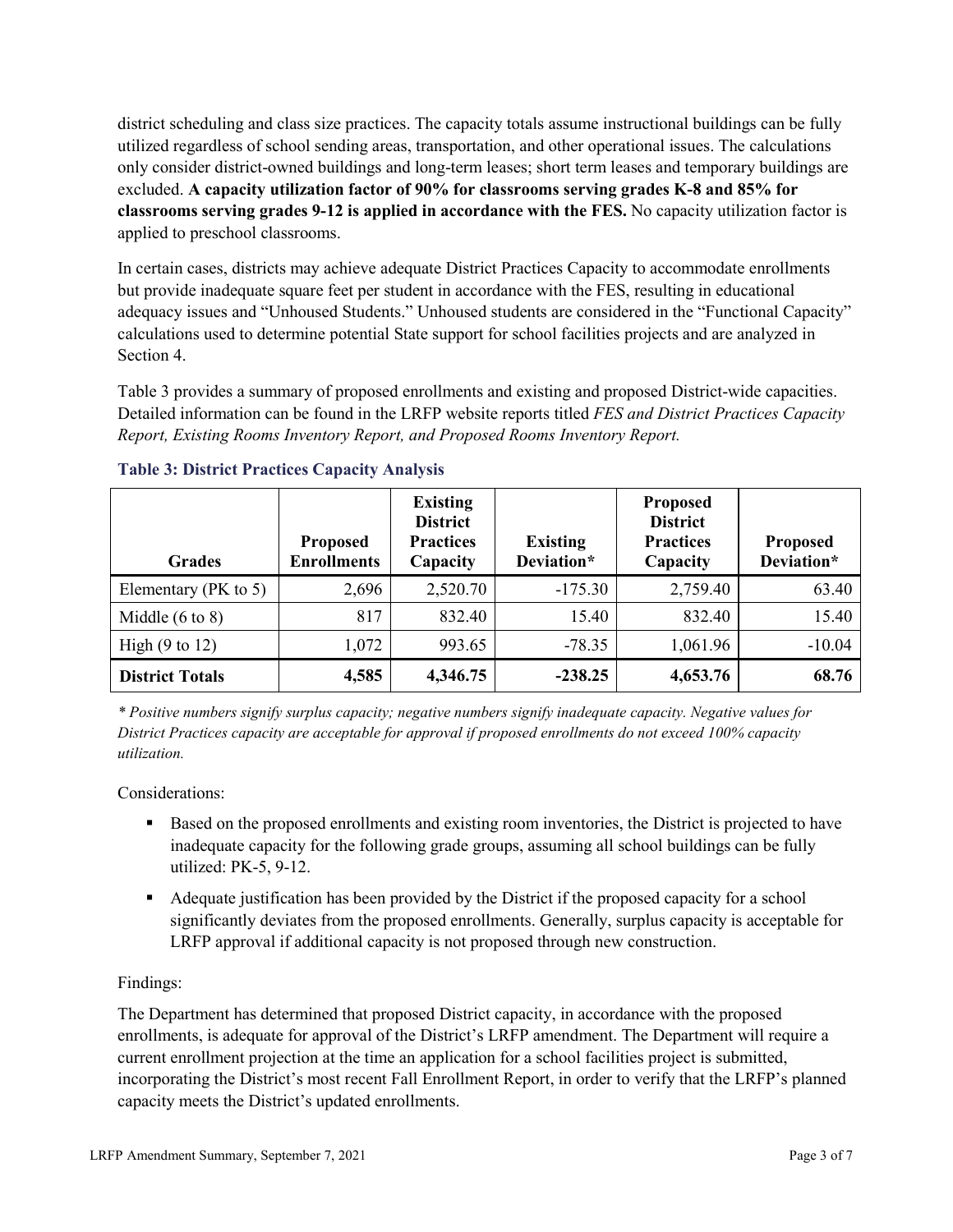### **4. New Construction Funding Eligibility**

*Functional Capacity* was calculated and compared to the proposed enrollments to provide a **preliminary estimate** of Unhoused Students and new construction funding eligibility. **A final determination will be made at the time of project application approval.**

*Functional Capacity* is the adjusted gross square footage of a school building *(total gross square feet minus excluded space)* divided by the minimum area allowance per full-time equivalent student for the grade level contained therein. *Unhoused Students* is the number of students projected to be enrolled in the District that exceeds the Functional Capacity of the District's schools pursuant to N.J.A.C. 6A:26-2.2(c). *Excluded Square Feet* includes (1) square footage exceeding the FES for any pre-kindergarten, kindergarten, general education, or self-contained special education classroom; (2) grossing factor square footage *(corridors, stairs, mechanical rooms, etc.)* that exceeds the FES allowance, and (3) square feet proposed to be demolished or discontinued from use. Excluded square feet may be revised during the review process for individual school facilities projects.

Table 4 provides a preliminary assessment of the Functional Capacity, Unhoused Students, and Estimated Maximum Approved Area for Unhoused Students for each FES grade group. The calculations exclude temporary facilities and short-term leased buildings. School buildings proposed for whole or partial demolition or reassignment to a non-school use are excluded from the calculations pending project application review. If a building is proposed to be reassigned to a different school, the square footage is applied to the proposed grades after reassignment. Buildings that are not assigned to a school are excluded from the calculations. In addition, only preschool students eligible for state funding (former ECPA students) are included. Detailed information concerning the calculations can be found in the *Functional Capacity and Unhoused Students Report* and the *Excluded Square Footage Report.*

| Category                                     | PK/K to 5 | 6 to 8   | 9 to 12   | <b>Total</b> |
|----------------------------------------------|-----------|----------|-----------|--------------|
| Eligible PK /K-12 Proposed Enrollments       | 2,696     | 817      | 1,072     |              |
| FES Area Allowance (SF/student)              | 125.00    | 134.00   | 151.00    |              |
| <b>Prior to Completion of Proposed Work:</b> |           |          |           |              |
| <b>Existing Gross Square Feet</b>            | 311,115   | 145,163  | 144,165   | 600,443      |
| <b>Adjusted Gross Square Feet</b>            | 295,368   | 145,163  | 132,778   | 573,308      |
| <b>Adjusted Functional Capacity</b>          | 2,362.94  | 1,083.31 | 879.32    |              |
| <b>Unhoused Students</b>                     | 333.06    | 0.00     | 192.68    |              |
| Est. Max. Area for Unhoused Students         | 41,632.00 | 0.00     | 29,094.00 |              |
| <b>After Completion of Proposed Work:</b>    |           |          |           |              |
| Gross Square Feet                            | 331,555   | 145,163  | 144,165   | 613,299      |
| New Gross Square Feet                        | 30,380    | 0        | $\theta$  | 30,380       |
| <b>Adjusted Gross Square Feet</b>            | 325,748   | 145,163  | 132,778   | 603,688      |
| <b>Functional Capacity</b>                   | 2,605.98  | 1,083.31 | 879.32    |              |
| <b>Unhoused Students after Construction</b>  | 90.02     | 0.00     | 192.68    |              |
| Est. Max. Area Remaining                     | 11,252.00 | 0.00     | 29,094.00 |              |

#### **Table 4: Estimated Maximum Approved Area for Unhoused Students**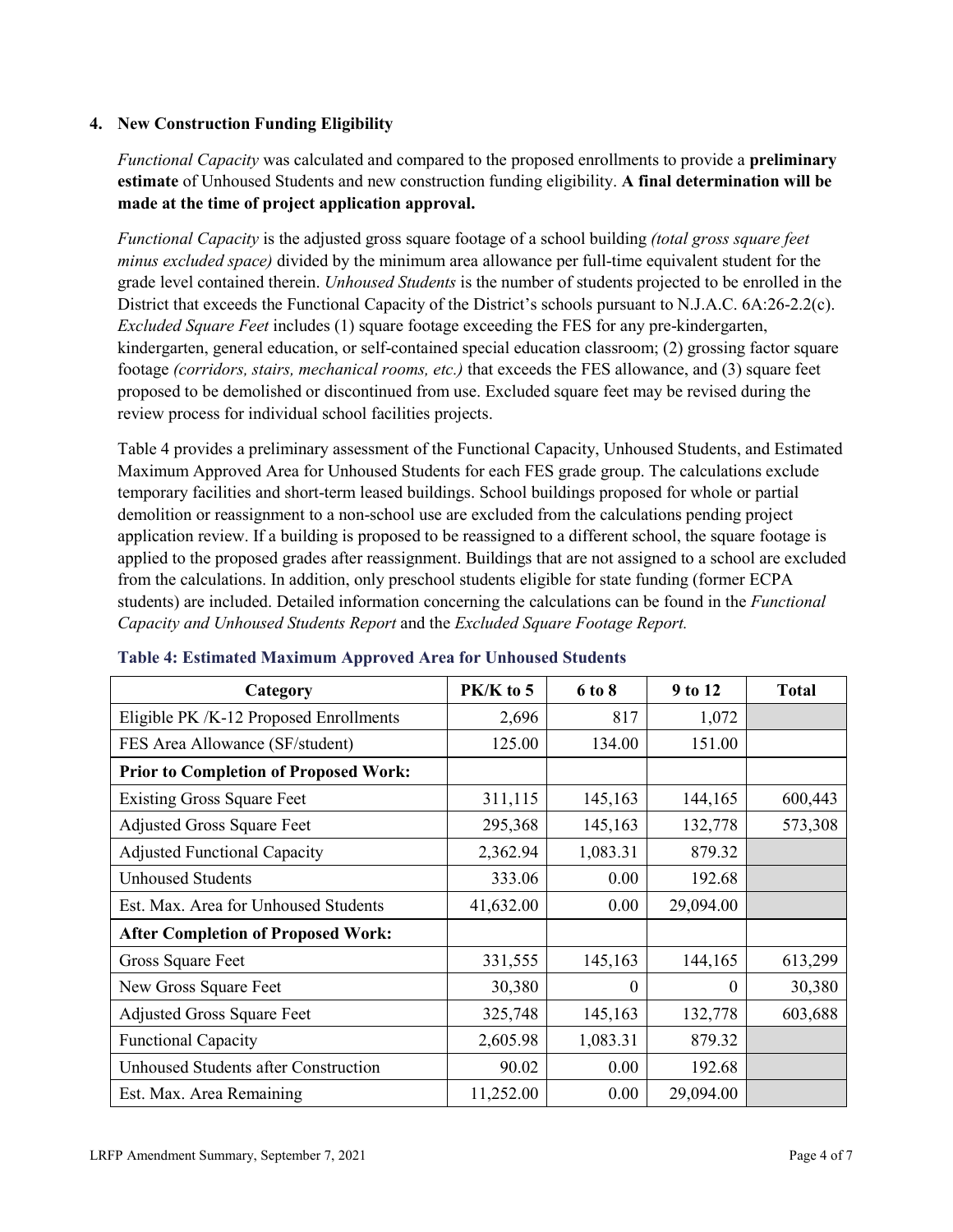Facilities used for non-instructional or non-educational purposes are ineligible for State support under the Act. However, projects for such facilities shall be reviewed by the Department to determine whether they are consistent with the District's LRFP and whether the facility, if it is to house students (full or part time) conforms to educational adequacy requirements. These projects shall conform to all applicable statutes and regulations.

Estimated costs represented in the LRFP by the District are for capital planning purposes only. The estimates are not intended to represent preliminary eligible costs or final eligible costs of approved school facilities projects.

Considerations:

- The District does not have approved projects pending completion, as noted in Section 1, that impact the Functional Capacity calculations.
- **The Functional Capacity calculations** *exclude* square feet proposed for demolition or discontinuation for the following FES grade groups and school buildings pending a feasibility study and project review: 9-12.
- Based on the preliminary assessment, the District has Unhoused Students prior to the completion of proposed work for the following FES grade groups: PK-5 9-12.
- New construction is proposed for the following FES grade groups: PK-5.
- Proposed new construction exceeds the estimated maximum area allowance for Unhoused Students prior to the completion of the proposed work for the following grade groups: n/a.
- The District, based on the preliminary LRFP assessment, will have Unhoused Students after completion of the proposed LRFP work. If the District is projected to have Unhoused Students, adequate justification has been provided to confirm educational adequacy in accordance with Section 6 of this determination.

## Findings:

Functional Capacity and Unhoused Students calculated in the LRFP are preliminary estimates. Preliminary Eligible Costs (PEC) and Final Eligible Costs (FEC) will be included in the review process for specific school facilities projects. A feasibility study undertaken by the District is required if building demolition or replacement is proposed per N.J.A.C. 6A:26-2.3(b)(10).

## **5. Proposed Work**

The District assessed program space, capacity, and physical plant deficiencies to determine corrective actions. Capital maintenance, or *"system actions,"* address physical plant deficiencies due to operational, building code, and /or life cycle issues. Inventory changes, or *"inventory actions,*" add, alter, or eliminate sites, site amenities, buildings, and/or rooms.

The Act (N.J.S.A. 18A:7G-7b) provides that all school facilities shall be deemed suitable for rehabilitation unless a pre-construction evaluation undertaken by the District demonstrates to the satisfaction of the Commissioner that the structure might pose a risk to the safety of the occupants even after rehabilitation or that rehabilitation is not cost-effective. Pursuant to N.J.A.C. 6A:26-2.3(b)(10), the Commissioner may identify school facilities for which new construction is proposed in lieu of rehabilitation for which it appears from the information presented that new construction is justified, provided, however, that for such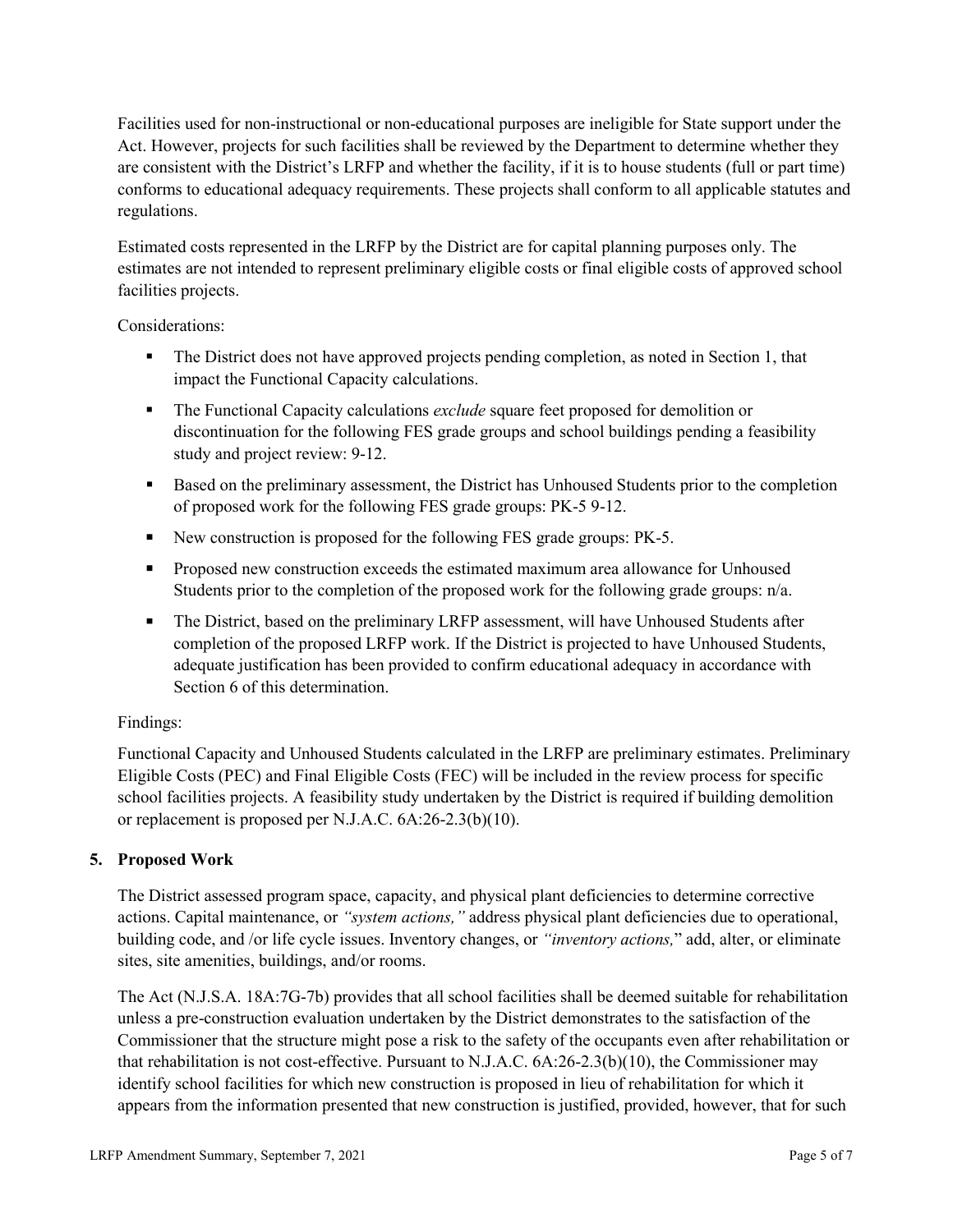school facilities so identified, the District must submit a feasibility study as part of the application for the specific school facilities project. The cost of each proposed building replacement is compared to the cost of additions or rehabilitation required to eliminate health and safety deficiencies and to achieve the District's programmatic model.

Table 5 lists the scope of work proposed for each school based on the building(s) serving their student population. Proposed inventory changes are described in the LRFP website reports titled *"School Asset Inventory Report and "Proposed Room Inventory Report."* Information concerning proposed systems work, or capital maintenance can be found in the "LRFP Systems Action Summary Report."

With the completion of the proposed work, the following schools are proposed to be eliminated:  $n/a$ ; the following schools are proposed to be added: n/a.

| <b>Proposed Scope of Work</b>                                                                  | <b>Applicable Schools</b>                                                |
|------------------------------------------------------------------------------------------------|--------------------------------------------------------------------------|
| <b>Renovation only</b> (no new construction)                                                   |                                                                          |
| System actions only (no inventory actions)                                                     | Columbus #8 (060), Roosevely #7 (100)                                    |
| Existing inventory actions only (no systems actions)                                           | n/a                                                                      |
| Systems and inventory changes                                                                  | Garfield HS (050)                                                        |
| <b>New construction</b>                                                                        |                                                                          |
| Building addition only (no systems actions)                                                    | n/a                                                                      |
| Renovation and building addition (system, existing<br>inventory, and new construction actions) | Jefferson #9 (300), Lincoln #6 (080), Irving<br>#4 (120), Wison #5 (130) |
| New building on existing site.                                                                 | n/a                                                                      |
| New building on new or expanded site                                                           | n/a                                                                      |
| Site and building disposal (in addition to above scopes)                                       |                                                                          |
| Partial building demolition                                                                    | Garfield HS (050)                                                        |
| Whole building demolition or discontinuation of use                                            | All TCU <sub>s</sub>                                                     |
| Site and building disposal or discontinuation of use                                           | n/a                                                                      |

#### **Table 5: School Building Scope of Work**

Findings:

The Department has determined that the proposed work is adequate for approval of the District's LRFP amendment. However, Department approval of proposed work in the LRFP does not imply the District may proceed with a school facilities project. The District must submit individual project applications with cost estimates for Department project approval. Both school facilities project approval and other capital project review require consistency with the District's approved LRFP.

## **6. Proposed Room Inventories and the Facilities Efficiency Standards**

The District's proposed school buildings were evaluated to assess general educational adequacy in terms of compliance with the FES area allowance pursuant to N.J.A.C. 6A:26-2.2 and 2.3.